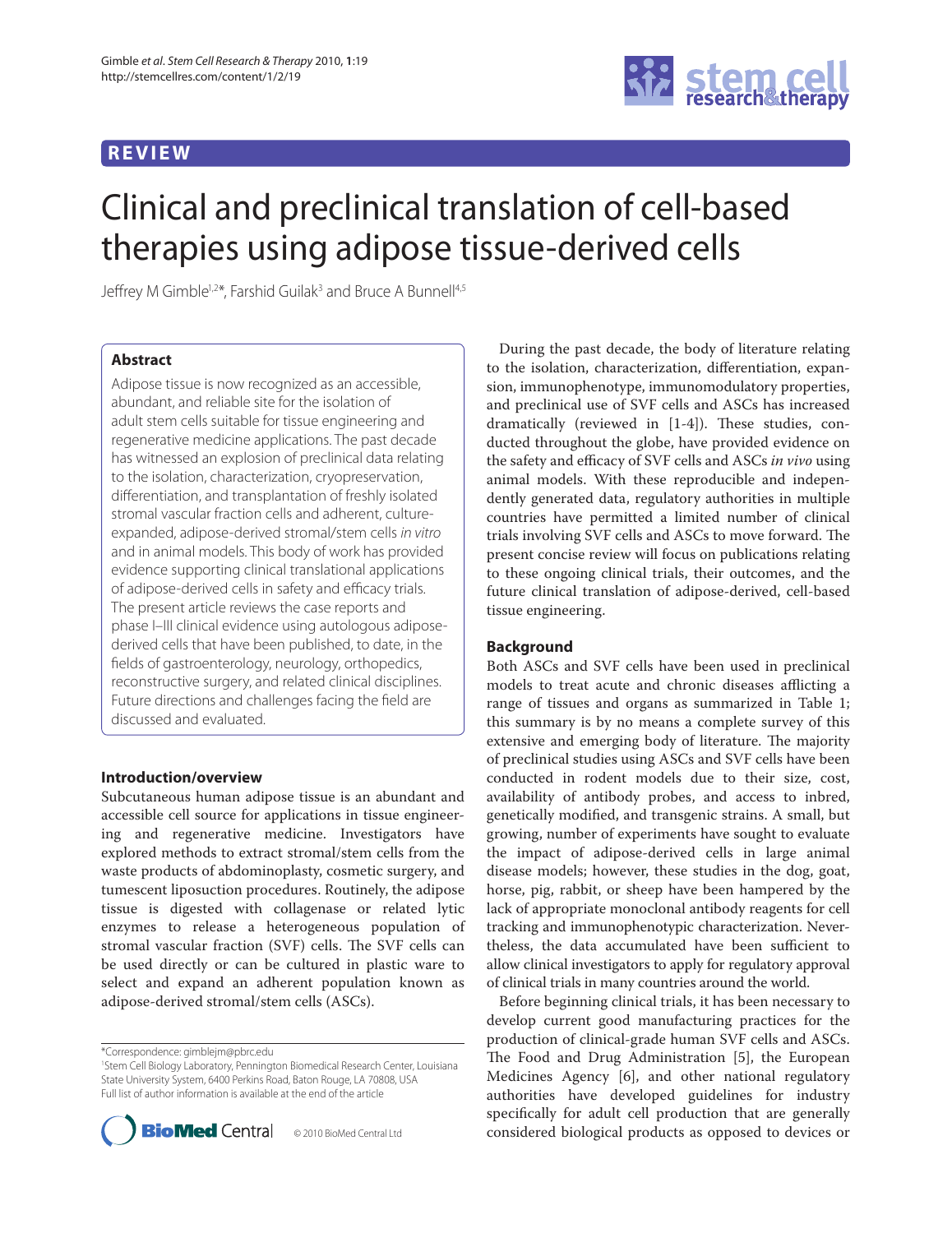| <b>Tissue type</b>     | <b>Defect</b>                               | <b>Species</b>          | References         |  |
|------------------------|---------------------------------------------|-------------------------|--------------------|--|
| Adipose/soft tissue    | Fat pad generation                          | Murine, rat, ovine      | $[51 - 60]$        |  |
|                        | Lipodystrophy                               | Murine                  | [48, 61]           |  |
|                        | Burn/radiation trauma                       | Murine                  | $[62 - 64]$        |  |
| Bone                   | Critical sized defect                       |                         |                    |  |
|                        | Craniofacial                                | Murine, rat             | [65, 66]           |  |
|                        | Long bone                                   | Murine                  | [67]               |  |
|                        | Spinal fusion                               | Rat                     | [68, 69]           |  |
| Cardiac                | Myocardial infarction                       | Murine, rat             | [42, 43, 70, 71]   |  |
| Central nervous system | Vascular injury/stroke                      | Murine, rat             | [44, 46, 72]       |  |
|                        | Spinal cord trauma                          | Rat                     | $[47]$             |  |
|                        | Multiple sclerosis                          | Murine                  | $[33]$             |  |
| Gastrointestinal tract | Crohn's disease/inflammatory bowel syndrome | Murine                  | $[73]$             |  |
| Hematopoiesis          | Bone marrow transplantation                 | Murine                  | [74, 75]           |  |
| Joint                  | Osteoarthritis                              | Canine, caprine, equine | $[76 - 79]$        |  |
| Liver                  | Acute toxicity/regeneration                 | Murine                  | $[80 - 88]$        |  |
| Pancreas               | Type 1 diabetes mellitus                    | Murine, rat             | [48,89,90]         |  |
| Renal                  | Acute ischemia                              | Rat                     | (JMG, unpublished) |  |
| <b>Skin</b>            | Wounds, burns                               | Murine, porcine         | [62, 64, 91]       |  |
| Tendon                 | Tendonitis                                  | Equine                  | $[92]$             |  |
| Urinary bladder        | Incontinence                                | Rat                     | $[93]$             |  |
| Vascular               | Hind limb ischemia                          | Murine, rat             | [36,41,45]         |  |

drugs. These guidance documents continue to be revised and updated as new evidence and products are evaluated. In general, cell products are divided into those that are minimally manipulated (such as autologous unfractionated circulating blood cells) or those that more than minimally manipulated (culture-expanded allogeneic bone marrow mesenchymal stem cells). Therapies involving minimally manipulated cells can advance more rapidly to the clinic. Nevertheless, both products face similar oversight requirements with respect to testing for contaminants.

All products must be evaluated for aerobic and anaerobic bacteria, endotoxin, and mycoplasma. If the cells are used for allogeneic purposes, either tissue donors or the cells themselves must be screened for a panel of viral agents, including cytomegalovirus, Epstein– Barr virus, hepatitis A and C, and HIV. The manufacturing process must define the distinct biological characteristics of the cells, and their stability throughout the isolation, storage, and shipping process, and must provide quality assurance/control of the various components used. The manufacturing facility must meet rigorous standards with respect to its construction. The facility must monitor air handling, ambient temperature, humidity, water source and quality. The operating site itself must meet construction standards concerning

flooring and wall materials, sealing between surfaces, traffic flow between designated clean and dirty rooms, and maintenance of positive air pressure gradients between such spaces. To insure that the facility meets these standards, the operators are required to monitor particle counts per cubic meter of air on a routine basis and to maintain records certifying the continuous operation of the equipment within designated environmental parameters. Likewise, the scientific equipment, instruments, and materials need to meet similar standards. The operation of all biological safety cabinets, incubators, water baths, and related equipment must be certified at least annually. All standard operating procedures must be documented. These documents must provide a detailed description of all routine laboratory methods as well as those activities required to support the manufacturing space, such as cleaning of biological safety cabinets and incubators, mopping of floors, walls and ceilings, and receipt and storage of perishable and nonperishable materials. By design, standard operating procedures should be written in a format that allows anyone knowledgeable in the field to conduct the procedures independently, with minimal oversight. Needless to say, the costs to meet the requirements for current good manufacturing practice certification are substantial.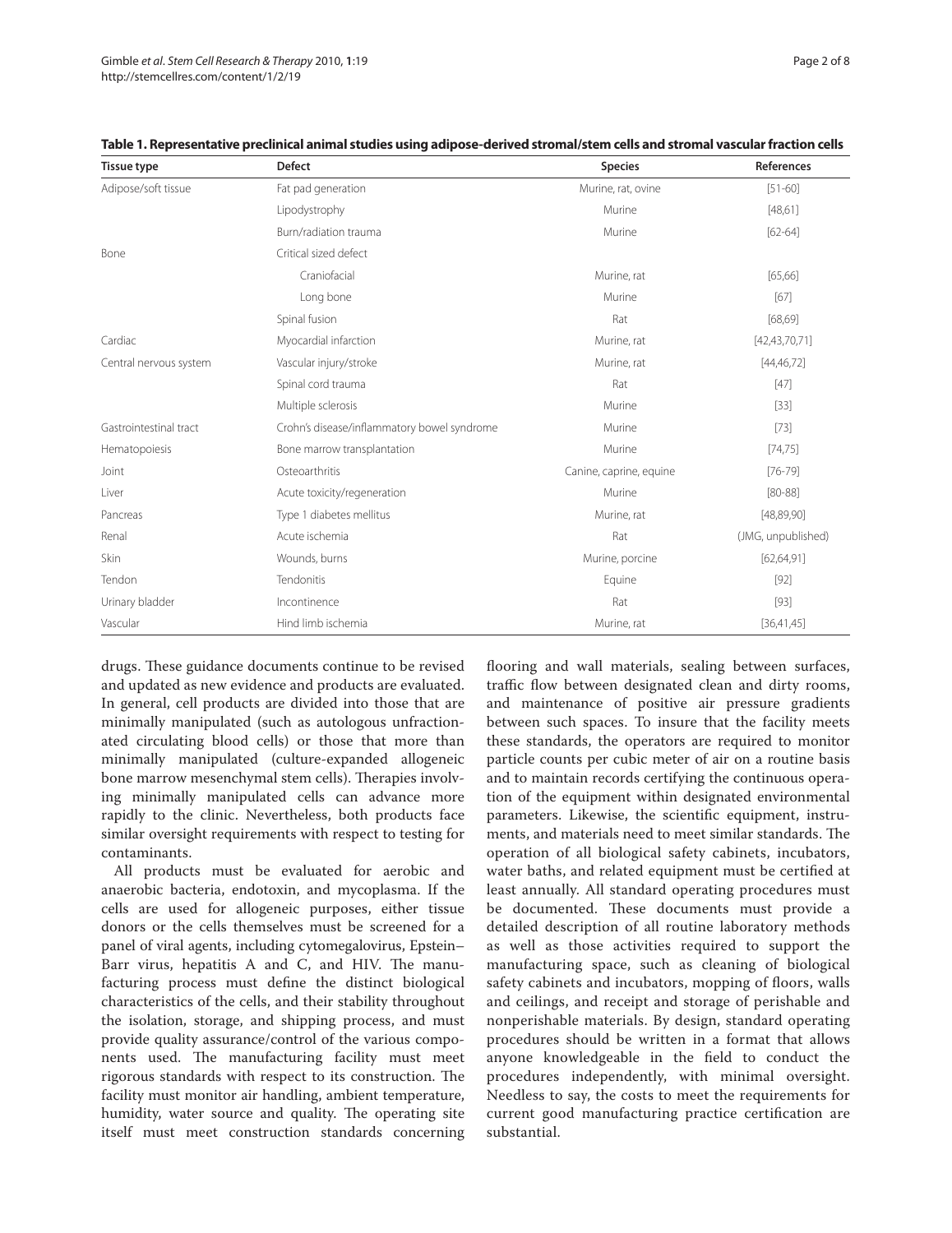| Indication           | Study type   | <b>Number of patients</b> | Follow-up period | <b>References</b>                                                     |
|----------------------|--------------|---------------------------|------------------|-----------------------------------------------------------------------|
| Soft tissue          |              |                           |                  |                                                                       |
| Breast augmentation  | Case reports | 403                       | Up to 6 years    | [9-11] (K Yoshimura, personal communication,<br>University of Tokyo)  |
| Craniofacial         | Case reports | 58                        | 9 to 13 months   | [10,21] (K Yoshimura, personal communication,<br>University of Tokyo) |
| Irradiation fibrosis | Case reports | 20                        | 31 months        | $[18]$                                                                |
| Orthopedic           |              |                           |                  |                                                                       |
| Craniofacial         | Case reports | $\mathfrak{D}$            | $>12$ months     | $[25,26]$                                                             |
| Immune               |              |                           |                  |                                                                       |
| Crohn's disease      | Phase I      | $5$ to 9                  | 12 to 30 months  | $[27-31]$                                                             |
| Multiple sclerosis   | Case reports | 3                         | 7 months         | $[33]$                                                                |

**Table 2. Published clinical case reports and clinical trials**

There is a demand to make minimally manipulated adipose-derived cell products directly available to the surgeon in the operating room. To meet this need, Cytori Therapeutics (San Diego, CA, USA) and Tissue Genesis (Honolulu, HI, USA) have designed and manufactured devices with a single, closed, disposable container that is used to harvest, to collagenase digest, to centrifuge, and to separate the lipoaspirate into mature adipocytes and SVF cells within a short time frame (1 hour or less) [7,8]. These SVF cells, which fulfill many if not all criteria for a minimally manipulated product, can then be reintroduced into the donor for cosmetic, reconstructive, or other purposes by the surgeon. Tissue-processing devices are now marketed in Europe and Asia, and are under regulatory review for distribution in the US. It will be important to monitor outcomes from procedures employing these devices in the next decade. Although these devices are designed to guarantee consistent and reproducible results, it remains to be determined whether the operator technique introduces any variability with respect to surgical procedures using SVF cells.

## **Published clinical study reports**

## **Soft tissue cosmetic and reconstructive surgery**

Soft tissue repair is a logical application – and, theoretically, the simplest application – for adipose-derived cell therapies since the isolated cells presumably do not need to display any transdifferentiation potential. Both ASCs and SVF cells have been approved and employed in clinical trials involving soft tissue defects (summarized along with other published clinical studies in Table 2). Breast reconstruction or augmentation trials have enrolled the greatest number of patients. Plastic surgeons at the University of Tokyo have reported pioneering results using SVF cells in combination with intact lipoaspirate tissues. Yoshimura and colleagues have combined SVF cells with lipo aspirates from equal volumes of tissue to augment breast volume [9-11]. In

their clinical population of >70 subjects, these authors note improved fat grafting in the presence of the SVF cells with retention of volume for >1 year without evidence of fibrosis or adhesions. Complications such as cyst formation or microcalcifications occur in less than 2 to 3% of patients. Clinical trial reports in abstract form conducted by surgeons in Spain, South Korea, and elsewhere suggest similar outcomes [12].

It will be necessary to monitor patients for an extended period postoperatively. Some clinicians have raised concerns that morphological changes resulting from SVF cell/fat graft implants will complicate mammographic surveillance for breast cancer in recipients [13]. In addition, multiple studies have demonstrated that ASCs release growth factors/cytokines that attenuate the innate immune response [14-16]. Because of this immunosuppressive function, it is possible that the introduction of ASCs into breast tissue will create a microenvironment that favors or promotes the growth of rare tumor cells [17]. Long-term studies will therefore be required to compare the incidence of breast cancer in SVF cellimplanted and ASC-implanted patients with the incidence in untreated controls.

Breast cancer patients often undergo radiation treatment to the axilla post mastectomy, and this can be complicated by progressive fibrotic lesions of the exposed skin and dermis, resulting in an impaired range of motion in the upper extremity. In pilot clinical studies, surgeons have noted significant improvements following subcutaneous autologous fat transplants [18]. Recipients with chronic open lesions of the skin prior to treatment healed over time, characterized by enhanced microcapillary growth at the histological level. The irradiated skin at the transplantation sites became more supple, allowing the patients to recover an increased range of motion in their arm. These changes have been attributed to the presence of SVF cells and ASCs in the fat graft. It is likely that similar approaches may benefit subjects with chronic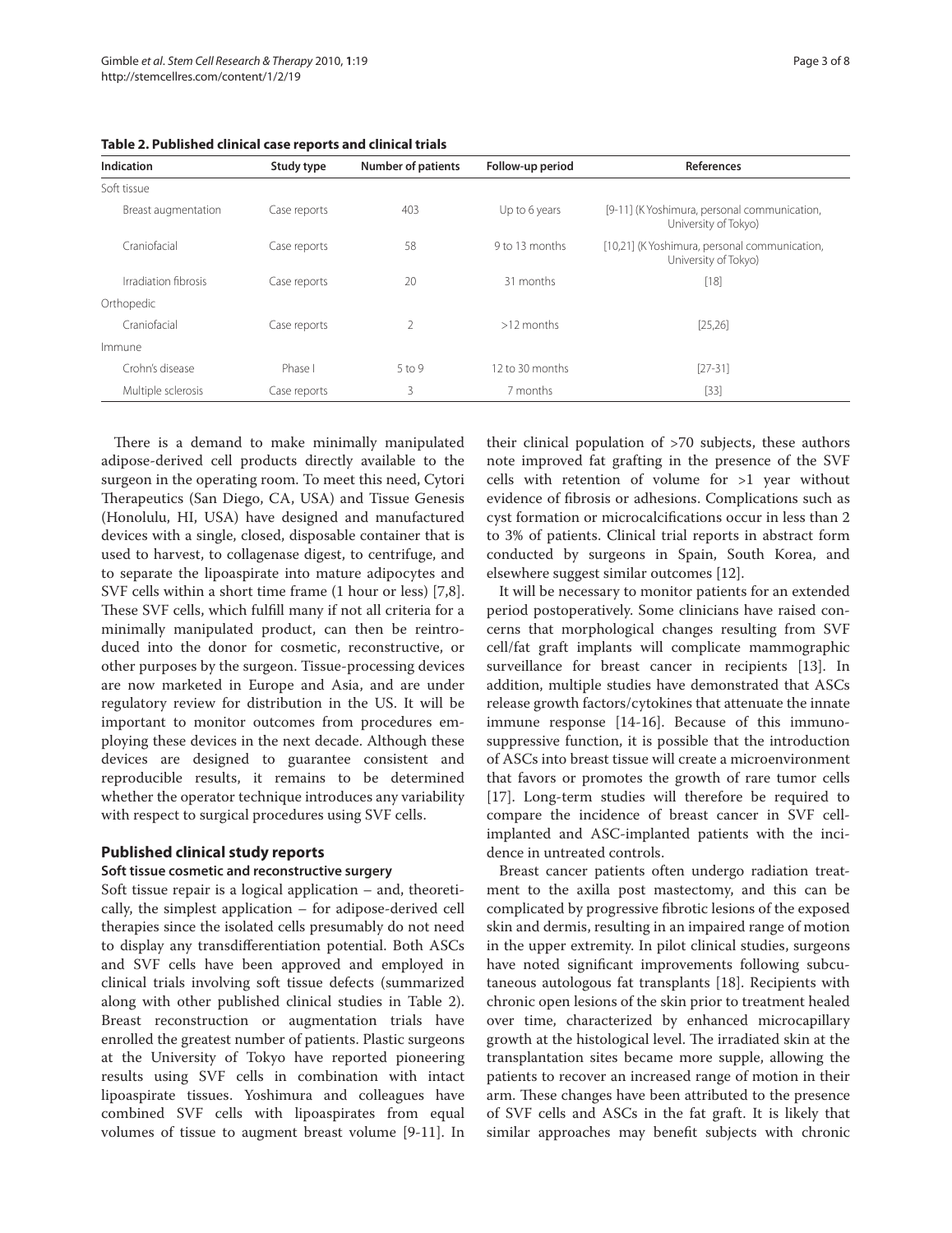open wounds from other causes, such as decubit ulcers in bedridden patients and diabetic patients.

While plastic surgeons have used autologous fat grafts for over a century, there is substantial variability between surgeons with respect to the success of these procedures [19,20]. The fat grafts often lose volume, undergo fibrosis, or lead to necrosis. The University of Tokyo group used SVF cell/fat graft transplantation to treat craniofacial lipodystrophic and cosmetic defects with a high degree of success  $[21]$ . This suggests that the presence of the SVF cells, possibly due to their release of cytokines, improves the autologous fat graft viability and implantation. This hypothesis may reflect the ability of the SVF cells/ASCs to improve angiogenesis/ vascularity around the implant, to scavenge reactive oxygen species, and/or to enhance adipocyte progenitor survival, proliferation, and differentiation.

#### **Orthopedics**

The use of SVF cells and ASCs for bone repair has been a target for many investigators. There are close developmental links between adipose tissue and bone, and it has been postulated that an inverse or reciprocal relationship exists between adipogenesis and osteogenesis at the cellular level [22-24].

Investigators at the Universities of Tampere and Helsinki (Finland) published exciting clinical translational outcomes using autologous ASCs to repair a craniofacial defect  $[25]$ . The patient was a 68-year-old male who had lost part of the hard palate of the mouth following removal of a cyst. The resulting defect left the subject without the ability to chew or drink effectively. To address this defect, the surgical team harvested 200 g autologous subcutaneous adipose tissue, isolated and culture expanded the ASCs in autologous serum, and seeded them in the presence of bone morphogenetic protein 2 onto a β-tricalcium phosphate scaffold fashioned into the shape of the lesion/defect. The ASC/ scaffold construct was implanted into the patient's rectus abdominis muscle and followed for evidence of mineralization radiographically over an 8-month period. At that time, the construct was resected and transplanted to the maxillofacial defect, where its intact epigastric artery blood supply was re-anastomosed to the facial artery. Subsequently, the ASC/scaffold implant integrated into the bone site with the formation of a normal oral epithelium and achieved sufficient structural stability to allow for the implantation of prosthetic teeth. The patient recovered full oral function and remained complication free for at least 1 year.

This case represents the first peer-reviewed report of SVF cells or ASCs employed for the complete clinical repair of a craniofacial or orthopedic defect [25]. Since this case report, the surgical team has conducted similar surgeries on >20 subjects with >90% positive outcomes. This initial approach has used ASCs for bone repair in a nonweight-bearing site. It will be necessary to develop techniques that reduce the number of invasive surgeries required for each procedure. In this context, a case report was published in 2004 describing the repair of a chronic calvarial defect in a single operation using autologous ASCs in combination with an autologous bone graft and fibrin glue; the reproducibility of this surgical approach needs to be validated [26]. Furthermore, it remains to be determined whether satisfactory outcomes can be achieved using ASCs or SVF cells in the repair of criticalsized defects in long bones.

#### **Immune disease**

Crohn's disease is an inflammatory bowel disorder characterized by bloody stools, diarrhea, weight loss, and autoimmune-related symptoms. A particularly troubling complication for many patients is the development of fistulas between the bowel and the genitourinary tract. The fistulas display a poor rate of healing and often recur. Clinicians at the Autonomous University of Madrid have explored both autologous SVF cell-based and autologous ASC-based therapies for fistula repair [27-32]. Their approach has been to inject 50% of their recovered cells 2 mm under the epithelium along the fistula track. The remaining cells are then combined with fibrin glue and used to fill in the fistula directly. In multiple publications reporting on phase I trials involving four or five patients each, the Madrid team was able to heal 75% of chronic fistulas using culture-expanded ASCs. In a single trial of four patients, however, they only achieved a 25% repair of fistulas with nonexpanded SVF cells. They postulated that this might be related to the difference between the reported immunogenic properties of ASCs and SVF cells. While ASCs display immunosuppressive features and low expression of immunoreactive surface antigens *in vitro*, SVF cells lack any immunosuppressive function and stimulate T-cell proliferation in parallel assays. In light of the autoimmune etiology of Crohn's disease, these immuno modulatory features could account for the relative success or failure of the two adipose-derived cell populations.

Multiple sclerosis is a progressive inflammatory disease affecting the myelinated cells of the central nervous system. Over time, this disease leads to degenerative changes and loss of cognitive, motor and sensory function; often, these changes occur in a waxing and waning manner. While the etiology of the disease remains in question, there is compelling evidence supporting a role for an autoimmune component. This has been supported by a preclinical model of the disease known as experimental autoimmune encephalitis, whereby a multiple sclerosis-like symptomatology is induced by injection of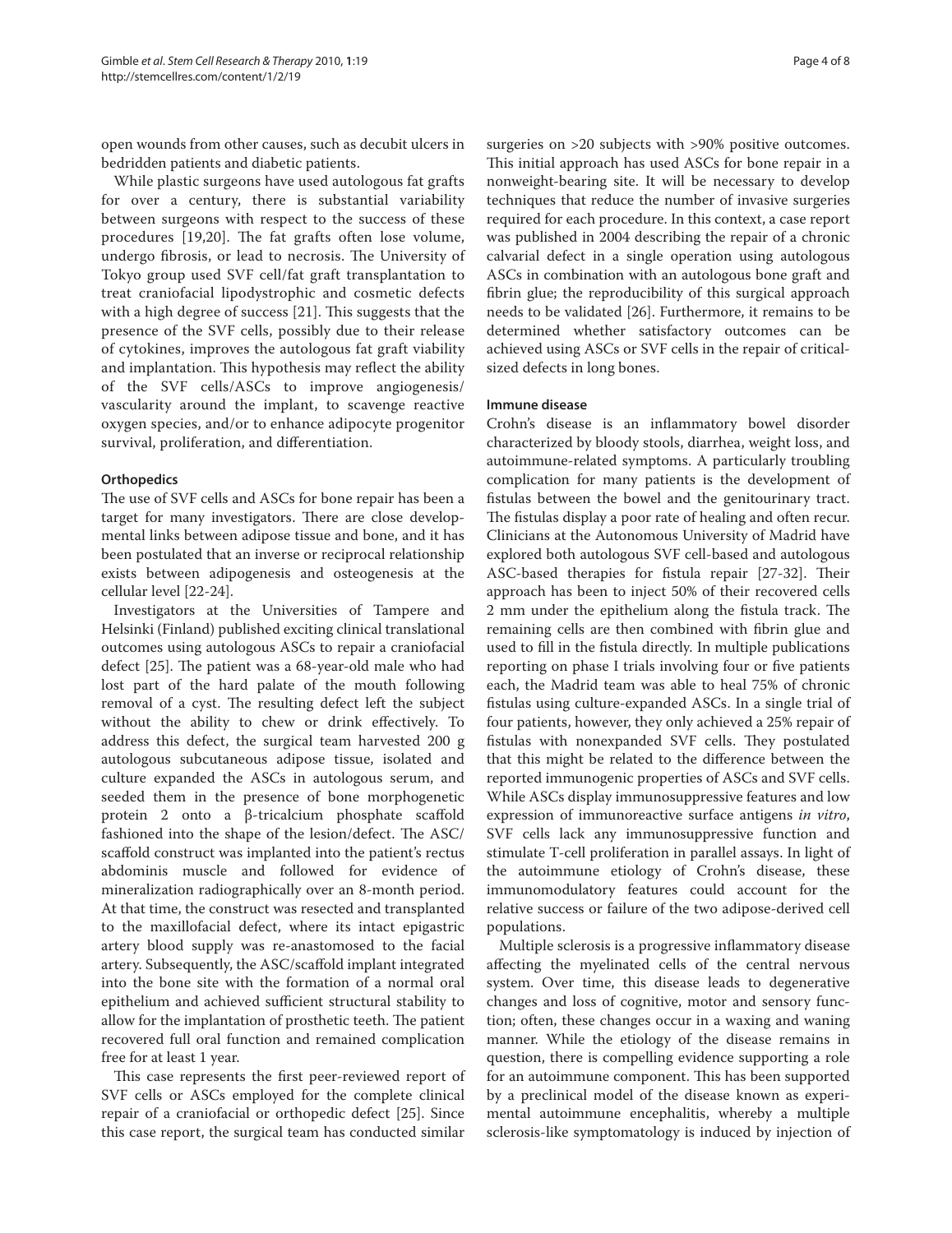animals with myelin basic protein, proteolipid protein, or myelin oligodendrocyte glycoprotein [33]. Based on this autoimmune association, clinical investigators in Costa Rica have begun phase I safety trials treating multiple sclerosis patients with intravenous administration of autologous SVF cells [34]. In their initial report, the investigators provide case reports on three individuals who each received two intravenous infusions, each of 25 to 75 million SVF cells. All patients tolerated the treatment without complications, and some experienced an improvement in symptoms.

These preliminary trials need to be followed rigorously with appropriate controls to insure both safety and effi cacy. It remains to be determined whether the immunomodulatory functional differences between SVF cells and ASCs have relevance. It is possible that ASCs, which show evidence of immunosuppressive function, may be capable of suppressing the inflammatory features of multiple sclerosis more effectively than SVF cells. Additional preclinical modeling may help to address this issue.

## **Future directions and challenges**

Peripheral vascular disease provides a promising target for adipose-derived cell therapies. Pioneering preclinical studies simultaneously published independently by groups in Indianapolis, Toulouse, and Frankfurt – and later confirmed by others in Japan and Korea - have demonstrated the protective effects of both SVF cells and ASCs against acute vascular injuries [35-41]. Using rodent hind-limb ischemia models, these investigators unequivocally demonstrated that intravenous infusion or intramuscular injection of adipose-derived cells accelerated recovery of blood supply to the damaged tissues and prevented necrosis over a 1-week period. The investigators concluded that production of the angiogenic/ vasculogenic cytokines hepatocyte growth factor and vascular endothelial growth factor accounted, in part, for the mechanism underlying the ASC and/or SVF cell actions [37,40]. These preclinical studies suggest that ASCs and SVF cells could be used to treat claudication and chronic vascular insufficiency in the lower extremities, such as that seen in patients with diabetes and related small-vessel diseases. Consequently, doctors at academic medical centers have begun to submit protocols to their national regulatory authorities for translational clinical trials; however, to date, no phase I safety or efficacy results have been published.

## **Acute diseases**

Since the adipose-derived cell secretome contains angiogenic and vasculogenic cytokines with regenerative and neurotrophic properties, there has been considerable interest in testing the impact of ASCs and SVF cells on acute disorders. Transient ischemic injury underlies the pathophysiology of myocardial infarction, stroke, renal ischemia, obstruction of the small intestine by intussusuception or volvulus, and related conditions associated with trauma to the brain, spinal cord, and extremities. Because these conditions develop rapidly, it follows that there is a narrow window of opportunity following the ischemic event to attenuate any pathological consequences. Theoretically, this window of time may close as reactive oxygen species are generated when postischemic reperfusion is established. In preclinical animal myocardial infarction models, ASC treatment shortly after the event improves ventricular function as compared with untreated controls or experimental groups where treatment was delayed [42,43]. In stroke models, ASC infusion during the immediate postischemic period accelerated recovery of motor function in rats [44-46]. Additional studies have explored the regenerative capacity of ASCs in models of spinal cord injury [47]. Nevertheless, while phase I trials using ASCs or SVF cells have been registered for each of these clinical diseases, outcome data have been limited to abstract presentations at national and international meetings.

## **Chronic diseases**

Theoretically, acute diseases present situations where rapid intervention can most efficiently prevent the development of long-term pathologies. In contrast, chronic diseases may be less amenable to cell-based therapies. Preclinical animal models suggest that adult stem cells of bone marrow origin can be used to treat type 1 diabetes mellitus, chronic heart failure, and neurodegenerative diseases due to inborn errors of metabolism (Krabbe's disease, among others). Since these chronic diseases account for the majority of healthcare costs in most national economies, there is interest in using ASCs and SVF cells for their treatment.

There is particular interest in the use of ASCs and adipose transplantation therapy for lipodystrophy and associated metabolic disorders such as diabetes [48]. A single group in India has reported improved insulin sensitivity in group of five diabetic patients co-infused with ASCs and unfractionated cultured bone marrow cells [49]; however, the majority of studies have been limited to animal models. For example, our group has begun to explore the use of ASC therapy in murine and nonhuman primate models of Krabbe's disease (BA Bunnell and JM Gimble, unpublished data). After such small and large preclinical animal model data supporting the safety and efficacy of these approaches are reviewed, it will be possible to begin testing adipose-derived cells in these important human conditions. A positive outcome in a single disease alone could have substantial economic and public health benefits.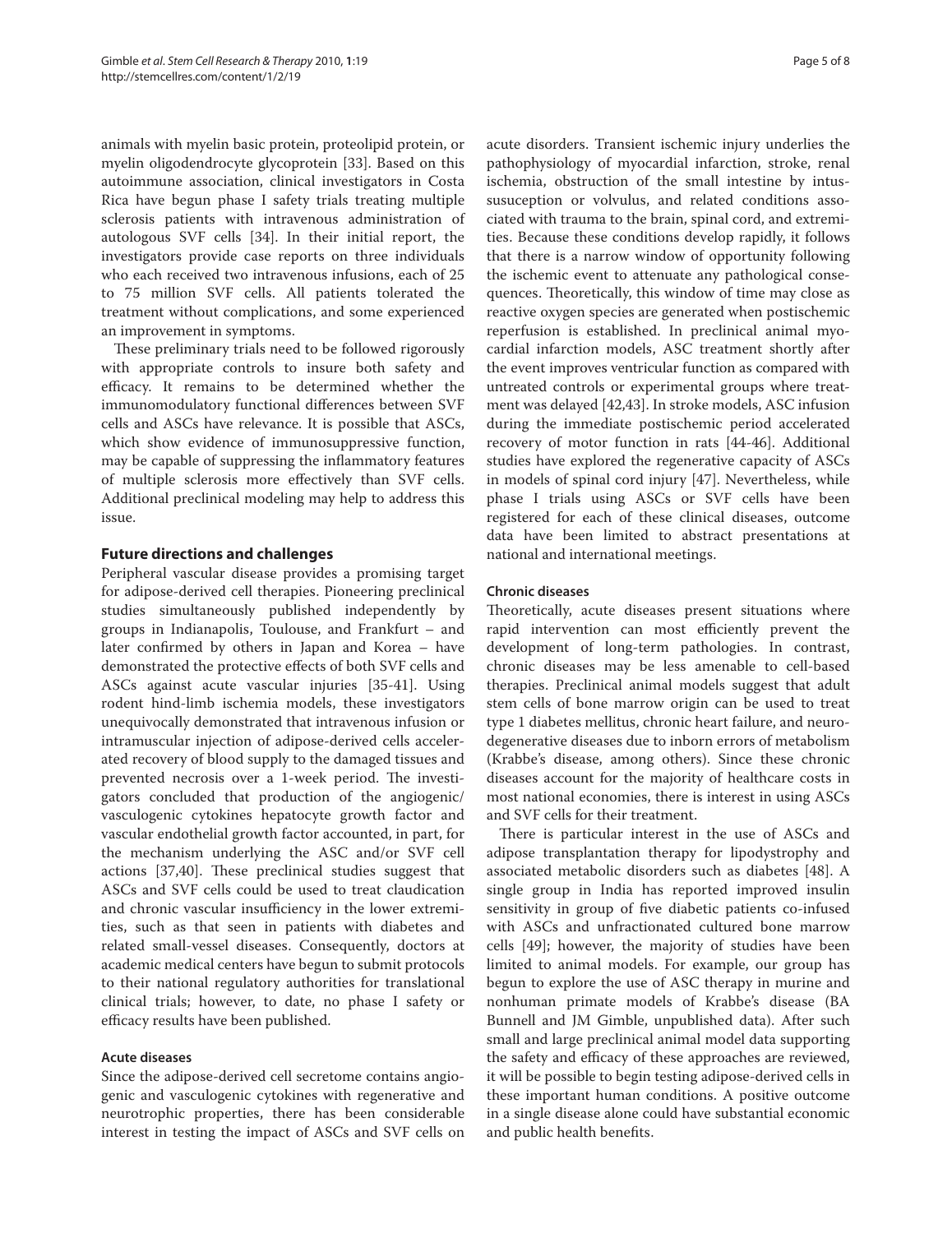#### **Conclusions: opportunities or roadblocks?**

The application of ASCs and SVF cells is still in its infancy and the field has made progressive advances towards clinical applications. In general, the clinical investigators who have published their findings have taken pains to address the important regulatory questions before advancing from animal models to patients. These researchers are to be applauded for treating the regulatory guidelines not as roadblocks but as opportunities for documenting the safety of their cell-based products. Still, there have not been many published safety studies addressing the legitimate concerns of regulatory authorities that include the following questions.

Can human ASCs and SVF cell implants cause tumors either directly through transformation or indirectly by promoting the growth of endogenous tumor cells? At least one manuscript has reported that human ASCs expanded long term *in vitro* will cause sarcomas when implanted *in vivo* in an immunodeficient mouse [50].

Has a current good manufacturing practice scheme of manufacture been developed for the cell products? While this information must be available to support existing clinical trials, details of standard operating protocols have not been made public. International standardization of ASCs and SVF cells would significantly advance clinical translation. Published definition of the cell identity with a panel of surface antigens and establishment of universally applied quality assurance/ quality control testing criteria would benefit the fledgling adipose stem cell community.

As discussed above, there is no shortage of diseases – both acute and chronic – where adipose-derived cell therapies could have a potential clinical impact. The next steps will include documenting the reproducibility of the current preclinical and clinical findings, and controlled testing of the safety and efficacy of ASCs and SVF cells in a range of human conditions. In another decade, we postulate that the cells will prove beneficial to some, but not all, of the disease models tested. We expect initial successes to come in applications relating to acute disorders; however, we are hopeful that chronic diseases amenable to SVF cell therapy or ASC therapy will also be identified.

#### **Abbreviations**

ASC, adipose-derived stromal/stem cell; SVF, stromal vascular fraction.

#### **Competing interests**

JMG has consulted for and collaborated with a number of companies pursuing ASC-related technologies, including Cognate Bioservices, Toucan Capital, Vesta Therapeutics, Vet-Stem, and Zen-Bio. He has co-founded two companies exploring the tissue engineering and regenerative medical applications of ASCs: Artecel Sciences and LaCell, LLC. FG is the founder of Cytex Therapeutics, Inc. BAB has no competing interests to declare.

#### **Author contributions**

JMG prepared the outline and wrote the initial draft of the manuscript. BAB and FG edited and revised both the outline and the draft manuscript, providing additional references and insights.

#### **Acknowledgements**

The authors wish to acknowledge Ms Laura Dallam for excellent administrative and editorial assistance, Pedro Carvalho for critically reading the manuscript, Kotaro Yoshimura, MD, for reading the manuscript and sharing unpublished clinical data, and the following agencies for funding: Pennington Biomedical Research Foundation (to JMG), NIH grants AR50245 and AR48852, the Duke Translational Medicine Institute (RR024128) (to FG), Louisiana Gene Therapy Research Consortium and Tulane University (to BAB).

#### **Author details**

1 Stem Cell Biology Laboratory, Pennington Biomedical Research Center, Louisiana State University System, 6400 Perkins Road, Baton Rouge, LA 70808, USA. 2 Department of Orthopedics, Louisiana State University Health Science Center, 1542 Tulane Avenue, Box T6-7, New Orleans LA 70112, USA. <sup>3</sup>Division of Orthopaedic Surgery, Department of Surgery, 375 Medical Sciences Research Building, DUMC Box 3093, Duke University Medical Center, Durham, NC 27710, USA. <sup>4</sup> Tulane Center for Gene Therapy, Tulane University Health Sciences Center, J. Bennett Johnston Building, 1324 Tulane Avenue, SL-99, New Orleans, LA 70112-2699, USA. <sup>5</sup>Tulane National Primate Research Center, 18703 Three Rivers Road, Covington, LA 70433-8915, USA.

#### Published: 29 June 2010

#### **References**

- 1. Gimble J, Guilak F: Adipose-derived adult stem cells: isolation,
- characterization, and differentiation potential. Cytotherapy 2003, 5:362-369. 2. Gimble JM, Katz AJ, Bunnell BA: Adipose-derived stem cells for regenerative medicine. Circ Res 2007, 100:1249-1260.
- 3. Gimble JM, Guilak F, Nutall ME, Sathishkumar S, Vidal MA, Bunnell BA: In vitro differentiation potential of mesenchymal stem cells. Transfus Med Hemother 2008, 35:228-238.
- 4. Locke M, Windsor J, Dunbar PR: Human adipose-derived stem cells: isolation, characterization and applications in surgery. ANZ J Surg 2009, 79:235-244.
- 5. Food and Drug Administration [http://www.fda.gov/ BiologicsBloodVaccines/GuidanceComplianceRegulatoryInformation/ default.htm]
- 6. European Medicines Agency [http://www.ema.europa.eu/pdfs/human/ cat/57113409en.pdf ]
- 7. Lin K, Matsubara Y, Masuda Y, Togashi K, Ohno T, Tamura T, Toyoshima Y, Sugimachi K, Toyoda M, Marc H, Douglas A: Characterization of adipose tissue-derived cells isolated with the Celution system. Cytotherapy 2008, 10:417-426.
- 8. Zhu M, Zhou Z, Chen Y, Schreiber R, Ransom JT, Fraser JK, Hedrick MH, Pinkernell K, Kuo HC: Supplementation of fat grafts with adipose-derived regenerative cells improves long-term graft retention. Ann Plast Surg 2010, 64:222-228.
- 9. Matsumoto D, Sato K, Gonda K, Takaki Y, Shigeura T, Sato T, Aiba-Kojima E, Iizuka F, Inoue I, Suga H, Yoshimura K: Cell-assisted lipotransfer (CAL): supportive use of human adipose-derived cells for soft tissue augmentation with lipoinjection. Tissue Eng 2006, 12:3375-3382.
- 10. Yoshimura K, Sato K, Aoi N, Kurita M, Inoue K, Suga H, Eto H, Kato H, Hirohi T, Harii K: Cell-assisted lipotransfer for cosmetic breast augmentation: supportive use of adipose-derived stem/stromal cells. Aesthetic Plast Surg 2008, 32:48-55; discussion 56-57.
- 11. Yoshimura K, Asano Y, Aoi N, Kurita M, Oshima Y, Sato K, Inoue K, Suga H, Eto H, Kato H, Harii K: Progenitor-enriched adipose tissue transplantation as rescue for breast implant complications. Breast J 2010, 16:169-175.
- 12. Kim MH, Kim I, Kim SH, Jung MK, Han S, Lee JE, Nam JS, Lee SK, Bang SI: Cryopreserved human adipogenic-differentiated pre-adipocytes: a potential new source for adipose tissue regeneration. Cytotherapy 2007, 9:468-476.
- 13. Mojallal A, Saint-Cyr M, Garrido I: Autologous fat transfer: controversies and current indications for breast surgery. J Plast Reconstr Aesthet Surg 2009, 62:708-710.
- 14. McIntosh K, Zvonic S, Garrett S, Mitchell JB, Floyd ZE, Hammill L, Kloster A, Di Halvorsen Y, Ting JP, Storms RW, Goh B, Kilroy G, Wu X, Gimble JM: The immunogenicity of human adipose derived cells: temporal changes in vitro. Stem Cells 2006, 24:1245-1253.
- 15. Cui L, Yin S, Liu W, Li N, Zhang W, Cao Y: Expanded adipose-derived stem cells suppress mixed lymphocyte reaction by secretion of prostaglandin E2. Tissue Eng 2007, 13:1185-1195.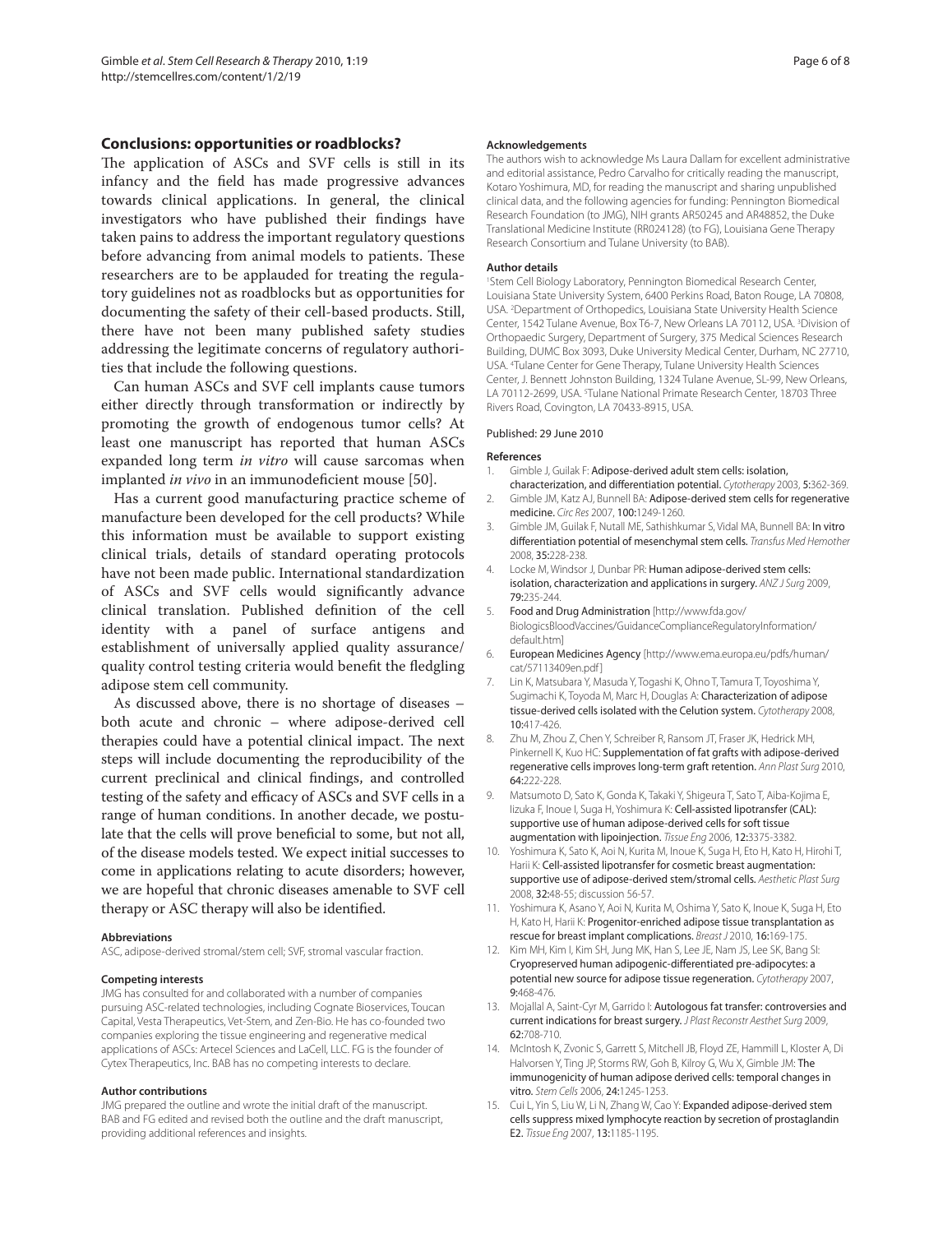- 16. Puissant B, Barreau C, Bourin P, Clavel C, Corre, J, Bousquet C, Taureau C, Cousin B, Abbal M, Laharrague P, Penicaud L, Casteilla L, Blancher A: Immunomodulatory effect of human adipose tissue-derived adult stem cells: comparison with bone marrow mesenchymal stem cells. Br J Haematol 2005, 129:118-129.
- 17. Xu F, Gomillion C, Maxson S, Burg KJ: In vitro interaction between mouse breast cancer cells and mouse mesenchymal stem cells during adipocyte differentiation. J Tissue Eng Regen Med 2009, 3:338-347.
- 18. Rigotti G, Marchi A, Galiè M, Baroni G, Benati D, Krampera M, Pasini A, Sbarbati A: Clinical treatment of radiotherapy tissue damage by lipoaspirate transplant: a healing process mediated by adipose-derived adult stem cells. Plast Reconstr Surg 2007, 119:1409-1422; discussion 1423-1424.
- 19. Billings E, Jr, May JW, Jr: Historical review and present status of free fat graft autotransplantation in plastic and reconstructive surgery. Plast Reconstr Surg 1989, 83:368-381.
- 20. Ellenbogen R: Free autogenous pearl fat grafts in the face a preliminary report of a rediscovered technique. Ann Plast Surg 1986, 16:179-194.
- 21. Yoshimura K, Sato K, Aoi N, Kurita M, Inoue K, Suga H, Eto H, Kato H, Hirohi T, Harii K: Cell-assisted lipotransfer for facial lipoatrophy: efficacy of clinical use of adipose-derived stem cells. Dermatol Surg 2008, 34:1178-1185.
- 22. Gimble JM: The function of adipocytes in the bone marrow stroma. New Biol 1990, 2:304-312.
- 23. Gimble JM, Robinson CE, Wu X, Kelly KA: The function of adipocytes in the bone marrow stroma: an update. Bone 1996, 19:421-428.
- 24. Gimble JM, Zvonic S, Floyd ZE, Kassem M, Nuttall ME: Playing with bone and fat. J Cell Biochem 2006, 98:251-266.
- 25. Mesimäki K, Lindroos B, Törnwall J, Mauno J, Lindqvist C, Kontio R, Miettinen S, Suuronen R: Novel maxillary reconstruction with ectopic bone formation by GMP adipose stem cells. Int J Oral Maxillofac Surg 2009, 38:201-209.
- 26. Lendeckel S, Jödicke A, Christophis P, Heidinger K, Wolff J, Fraser JK, Hedrick MH, Berthold L, Howaldt HP: Autologous stem cells (adipose) and fibrin glue used to treat widespread traumatic calvarial defects: case report. J Craniomaxillofac Surg 2004, 32:370-373.
- 27. García-Olmo D, García-Arranz M, García LG, Cuellar ES, Blanco IF, Prianes LA, Montes JA, Pinto FL, Marcos DH, García-Sancho L: Autologous stem cell transplantation for treatment of rectovaginal fistula in perianal Crohn's disease: a new cell-based therapy. Int J Colorectal Dis 2003, 18:451-454.
- 28. Garcia-Olmo D, Garcia-Arranz M, Herreros D: Expanded adipose-derived stem cells for the treatment of complex perianal fistula including Crohn's disease. Expert Opin Biol Ther 2008, 8:1417-1423.
- 29. García-Olmo D, García-Arranz M, Herreros D, Pascual I, Peiro C, Rodríguez-Montes JA: A phase I clinical trial of the treatment of Crohn's fistula by adipose mesenchymal stem cell transplantation. Dis Colon Rectum 2005, 48:1416-1423.
- 30. Garcia-Olmo D, Herreros D, Pascual I, Pascual JA, Del-Valle E, Zorrilla J, De-La-Quintana P, Garcia-Arranz M, Pascual M: Expanded adipose-derived stem cells for the treatment of complex perianal fistula: a phase II clinical trial. Dis Colon Rectum 2009, 52:79-86.
- 31. Garcia-Olmo D, Herreros D, Pascual M, Pascual I, De-La-Quintana P, Trebol J, Garcia-Arranz M: Treatment of enterocutaneous fistula in Crohn's disease with adipose-derived stem cells: a comparison of protocols with and without cell expansion. Int J Colorectal Dis 2009, 24:27-30.
- 32. Taxonera C, Schwartz DA, Garcia-Olmo D: Emerging treatments for complex perianal fistula in Crohn's disease. World J Gastroenterol 2009, 15:4263-4272.
- 33. Constantin G, Marconi S, Rossi B, Angiari S, Calderan L, Anghileri E, Gini B, Bach SD, Martinello M, Bifari F, Galiè M, Turano E, Budui S, Sbarbati A, Krampera M, Bonetti B: Adipose-derived mesenchymal stem cells ameliorate chronic experimental autoimmune encephalomyelitis. Stem Cells 2009, 27:2624-2635.
- 34. Riordan NH, Ichim TE, Min WP, Wang H, Solano F, Lara F, Alfaro M, Rodriguez JP, Harman RJ, Patel AN, Murphy MP, Lee RR, Minev B: Non-expanded adipose stromal vascular fraction cell therapy for multiple sclerosis. J Transl Med 2009, 7:29.
- 35. Miranville A, Heeschen C, Sengenès C, Curat CA, Busse R, Bouloumié A: Improvement of postnatal neovascularization by human adipose tissuederived stem cells. Circulation 2004, 110:349-355.
- 36. Planat-Benard V, Silvestre JS, Cousin B, André M, Nibbelink M, Tamarat R, Clergue M, Manneville C, Saillan-Barreau C, Duriez M, Tedgui A, Levy B, Pénicaud L, Casteilla L: Plasticity of human adipose lineage cells toward endothelial cells: physiological and therapeutic perspectives. Circulation 2004, 109:656-663.
- 37. Rehman J, Traktuev D, Li J, Merfeld-Clauss S, Temm-Grove CJ, Bovenkerk JF, Pell CL, Johnstone BH, Considine RV, March KL: Secretion of angiogenic and antiapoptotic factors by human adipose stromal cells. Circulation 2004, 109:1292-1298.
- 38. Nakagami H, Maeda K, Morishita R, Iguchi S, Nishikawa T, Takami Y, Kikuchi Y, Saito Y, Tamai K, Ogihara T, Kaneda Y: Novel autologous cell therapy in ischemic limb disease through growth factor secretion by cultured adipose tissue-derived stromal cells. Arterioscler Thromb Vasc Biol 2005, 25:2542-2547.
- 39. Nakagami H, Morishita R, Maeda K, Kikuchi Y, Ogihara T, Kaneda Y: Adipose tissue-derived stromal cells as a novel option for regenerative cell therapy. J Atheroscler Thromb 2006, 13:77-81.
- 40. Bhang SH, Cho SW, Lim JM, Kang JM, Lee TJ, Yang HS, Song YS, Park MH, Kim HS, Yoo KJ, Jang Y, Langer R, Anderson DG, Kim BS: Locally delivered growth factor enhances the angiogenic efficacy of adipose-derived stromal cells transplanted to ischemic limbs. Stem Cells 2009, 27:1976-1986.
- 41. Moon MH, Kim SY, Kim YJ, Kim SJ, Lee JB, Bae YC, Sung SM, Jung JS: Human adipose tissue-derived mesenchymal stem cells improve postnatal neovascularization in a mouse model of hindlimb ischemia. Cell Physiol Biochem 2006, 17:279-290.
- 42. Cai L, Johnstone BH, Cook TG, Tan J, Fishbein MC, Chen PS, March KL: IFATS collection: human adipose tissue-derived stem cells induce angiogenesis and nerve sprouting following myocardial infarction, in conjunction with potent preservation of cardiac function. Stem Cells 2009, 27:230-237.
- 43. Bai X, Yan Y, Song YH, Seidensticker M, Rabinovich B, Metzele R, Bankson JA, Vykoukal D, Alt E: Both cultured and freshly isolated adipose tissue-derived stem cells enhance cardiac function after acute myocardial infarction. Eur Heart J 31:489-501
- 44. Kim JM, Lee ST, Chu K, Jung KH, Song EC, Kim SJ, Sinn DI, Kim JH, Park DK, Kang KM, Hyung Hong N, Park HK, Won CH, Kim KH, Kim M, Kun Lee S, Roh JK: Systemic transplantation of human adipose stem cells attenuated cerebral inflammation and degeneration in a hemorrhagic stroke model. Brain Res 2007, 1183:43-50.
- 45. Kim Y, Kim H, Cho H, Bae Y, Suh K, Jung J: Direct comparison of human mesenchymal stem cells derived from adipose tissues and bone marrow in mediating neovascularization in response to vascular ischemia. Cell Physiol Biochem 2007, 20:867-876.
- 46. Kang SK, Lee DH, Bae YC, Kim HK, Baik SY, Jung JS: Improvement of neurological deficits by intracerebral transplantation of human adipose tissue-derived stromal cells after cerebral ischemia in rats. Exp Neurol 2003, 183:355-366.
- 47. Kang SK, Shin MJ, Jung JS, Kim YG, Kim CH: Autologous adipose tissuederived stromal cells for treatment of spinal cord injury. Stem Cells Dev 2006, 15:583-594.
- 48. Tran TT, Kahn CR: Transplantation of adipose tissue and stem cells: role in metabolism and disease. Nat Rev Endocrinol 6:195-213.
- 49. Trivedi HL, Vanikar AV, Thakker U, Firoze A, Dave SD, Patel CN, Patel JV, Bhargava AB, Shankar V: Human adipose tissue-derived mesenchymal stem cells combined with hematopoietic stem cell transplantation synthesize insulin. Transplant Proc 2008, 40:1135-1139.
- 50. Rubio D, Garcia-Castro J, Martín MC, de la Fuente R, Cigudosa JC, Lloyd AC, Bernad A: Spontaneous human adult stem cell transformation. Cancer Res 2005, 65:3035-3039.
- 51. Halberstadt C, Austin C, Rowley J, Culberson C, Loebsack A, Wyatt S, Coleman S, Blacksten L, Burg K, Mooney D, Holder W Jr: A hydrogel material for plastic and reconstructive applications injected into the subcutaneous space of a sheep. Tissue Eng 2002, 8:309-319.
- 52. Patrick CW Jr, Chauvin PB, Hobley J, Reece GP: Preadipocyte seeded PLGA scaffolds for adipose tissue engineering. Tissue Eng 1999, 5:139-151.
- 53. Patrick CW, Jr, Wu X: Integrin-mediated preadipocyte adhesion and migration on laminin-1. Ann Biomed Eng 2003, 31:505-514.
- 54. Patrick CW Jr, Zheng B, Johnston C, Reece GP: Long-term implantation of preadipocyte-seeded PLGA scaffolds. Tissue Eng 2002, 8:283-293.
- 55. Kawaguchi N, Toriyama K, Nicodemou-Lena E, Inou K, Torii S, Kitagawa Y: De novo adipogenesis in mice at the site of injection of basement membrane and basic fibroblast growth factor. Proc Natl Acad Sci U S A 1998, 95:1062-1066.
- 56. Mauney JR, Nguyen T, Gillen K, Kirker-Head C, Gimble JM, Kaplan DL: Engineering adipose-like tissue in vitro and in vivo utilizing human bone marrow and adipose-derived mesenchymal stem cells with silk fibroin 3D scaffolds. Biomaterials 2007, 28:5280-5290.